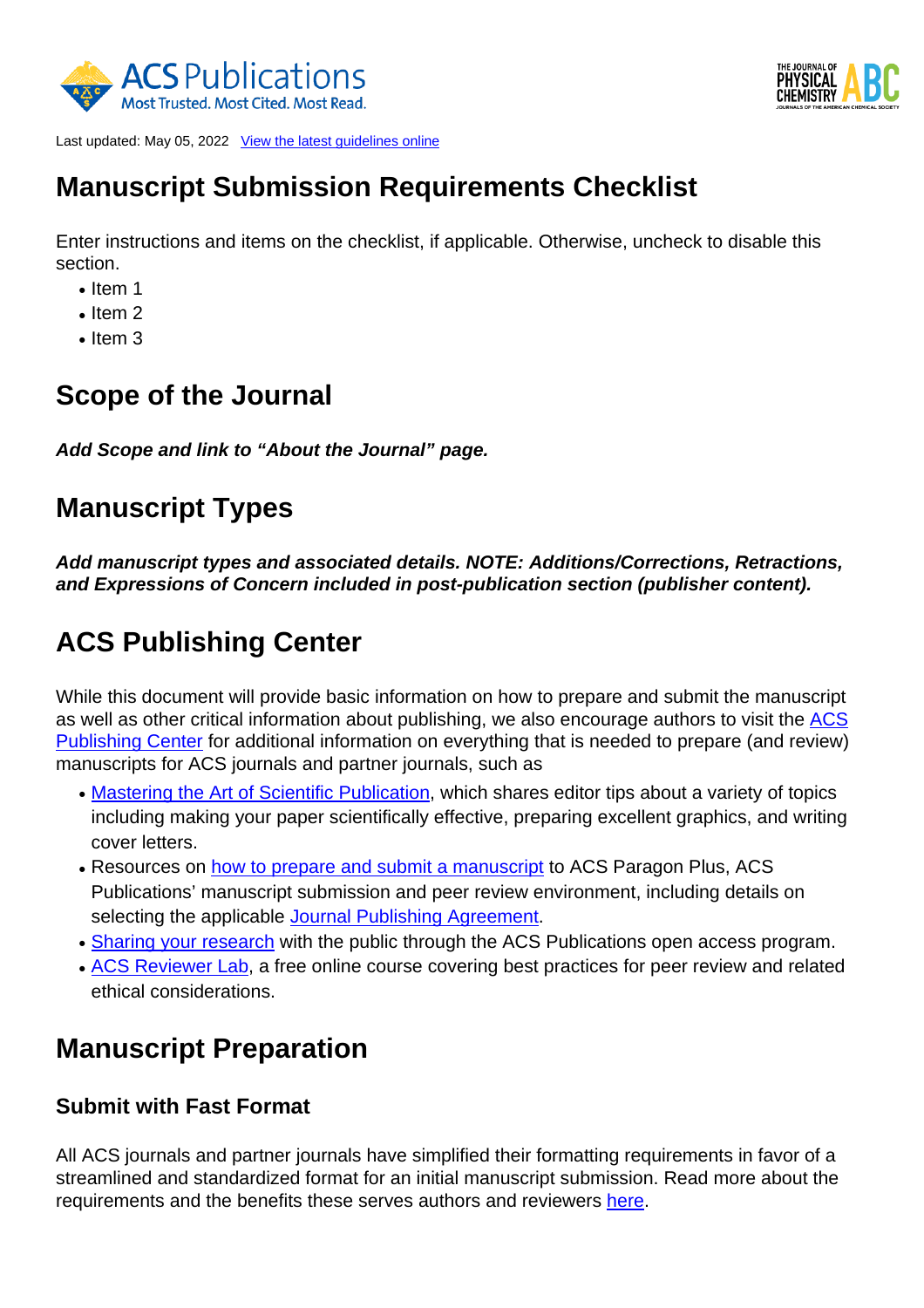Manuscripts submitted for initial consideration must adhere to these standards:

- Submissions must be complete with clearly identified standard sections used to report original research, free of annotations or highlights, and include all numbered and labeled components.
- Figures, charts, tables, schemes, and equations should be embedded in the text at the point of relevance. Separate graphics can be supplied later at revision, if necessary.
- When required by a journal's structure or length limitations, manuscript templates should be used.
- References can be provided in any style, but they must be complete, including titles. For information about the required components of different reference types, please refer to the [ACS Style Quick Guide.](https://pubs.acs.org/doi/full/10.1021/acsguide.40303)
- Supporting Information must be submitted as a separate file(s).

## **Document Templates and Format**

The templates facilitate the peer review process by allowing authors to place artwork and tables close to the point where they are discussed within the text. Learn more about document templates here. **["here" should link to a page where templates are housed.]** General information on the preparation of manuscripts may also be found in the [ACS Guide to](https://pubs.acs.org/series/styleguide)

[Scholarly Communication](https://pubs.acs.org/series/styleguide).

## **Acceptable Software, File Designations, and TeX/LaTeX**

See the list of **[Acceptable Software](http://pubs.acs.org/page/4authors/submission/software.html)** and appropriate [File Designations](http://pubs.acs.org/page/4authors/submission/choosing_filetypes.html) to be sure your file types are compatible with ACS Paragon Plus. Information for manuscripts generated from [TeX/LaTeX](https://pubs.acs.org/page/4authors/submission/tex.html) is also available.

## **Cover Letter**

A cover letter must accompany every manuscript submission. During the submission process, you may type it or paste it into the submission system, or you may attach it as a file. **[Add details if necessary specific to Cover Letter for Journal, or delete this note]**

## **Manuscript Text Components**

**Include list of sections/components specific to Journal with any descriptions (if needed). Title, Author List, Abstract, Keywords, Main Text (Introduction, Experimental, Results, Discussion/Conclusion), Acknowledgement, References (NOTE: references upon submission must follow Review-Ready Submission requirements, graphics included in separate section).**

## **Supporting Information**

This information is provided to the reviewers during the peer-review process (for Review Only) and is available to readers of the published work (for Publication). Supporting Information must be submitted at the same time as the manuscript. See the list of [Acceptable Software by File](https://pubs.acs.org/page/4authors/submission/software.html) [Designation](https://pubs.acs.org/page/4authors/submission/software.html) and confirm that your Supporting Information is [viewable](http://pubs.acs.org/page/4authors/tools/viewers.html).

If the manuscript is accompanied by any supporting information files for publication, these files will be made available free of charge to readers. A brief, nonsentence description of the actual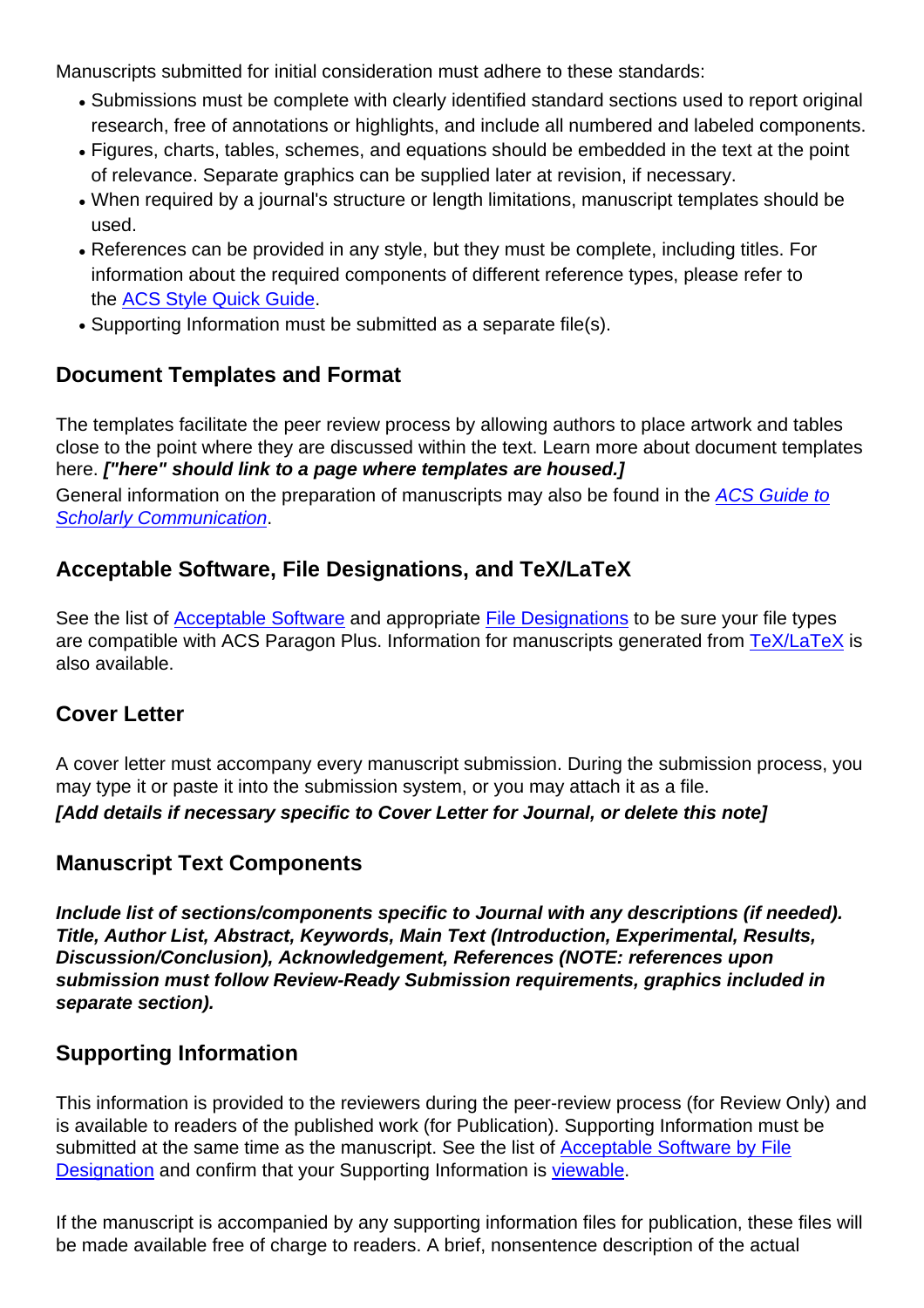contents of each file, including the file type extension, is required. This description should be labeled Supporting Information and should appear before the Acknowledgement and Reference sections. Examples of sufficient and insufficient descriptions are as follows:

Examples of sufficient descriptions: "Supporting Information: <sup>1</sup>H NMR spectra for all compounds (PDF)" or "Additional experimental details, materials, and methods, including photographs of experimental setup (DOC)".

Examples of insufficient descriptions: "Supporting Information: Figures S1-S3" or "Additional figures as mentioned in the text".

When including supporting information for review only, include copies of references that are unpublished or in-press. These files are available only to editors and reviewers.

## **Research Data Policy**

All ACS journals strongly encourage authors to make the research data underlying their articles publicly available at the time of publication.

Research data is defined as materials and information used in the experiments that enable the validation of the conclusions drawn in the article, including primary data produced by the authors for the study being reported, secondary data reused or analyzed by the authors for the study, and any other materials necessary to reproduce or replicate the results.

The [ACS Research Data Policy](https://publish.acs.org/publish/data_policy) provides additional information on Data Availability Statements, Data Citation, and Data Repositories.

#### **Data Requirements**

**Include data requirements specific to Journal. Resources available on Publishing Center that can be referenced in this section include [ACS Math Style Sheet](http://pubsapp.acs.org/paragonplus/submission/acs_math-stylesheet.pdf) and [NMR Guidelines](http://pubsapp.acs.org/paragonplus/submission/acs_nmr_guidelines.pdf).**

#### **Language and Editing Services**

A well-written paper helps share your results most clearly. ACS Publications' **[English Editing](https://authoringservices.acs.org/en/)** [Service](https://authoringservices.acs.org/en/) is designed to help scientists communicate their research effectively. Our subject-matter expert editors will edit your manuscript for grammar, spelling, and other language errors so your ideas are presented at their best.

#### **Preparing Graphics**

The quality of illustrations in ACS journals and partner journals depends on the quality of the original files provided by the authors. Figures are not modified or enhanced by journal production staff. All graphics must be prepared and submitted in digital format.

Graphics should be inserted into the main body whenever possible. Please see Appendix 2 for additional information.

Any graphic (figure chart, scheme, or equation) that has appeared in an earlier publication should include a [credit line](https://pubs.acs.org/page/copyright/permissions_otherpub.html) citing the original source. Authors are responsible for [obtaining written](https://pubs.acs.org/page/copyright/permissions_otherpub.html) [permission](https://pubs.acs.org/page/copyright/permissions_otherpub.html) to re-use this material.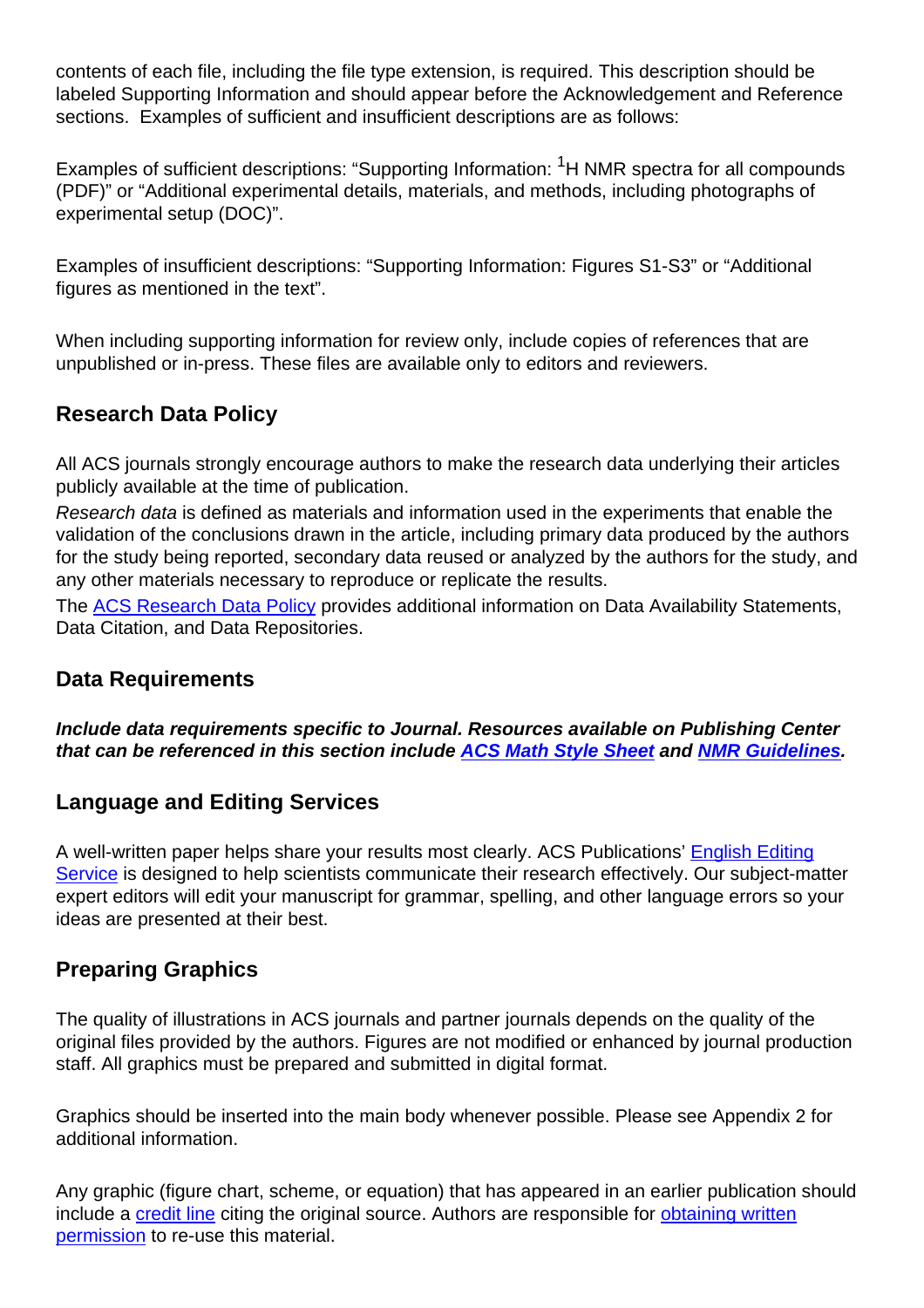## **Figure and Illustration Services**

The impact of your research is not limited to what you can express with words. Tables and figures such as graphs, photographs, illustrations, diagrams, and other visuals can play a significant role in effectively communicating your findings. Our [Figures service](https://authoringservices.acs.org/en/figures/) generates publication-ready figures that conform to your chosen journal's specifications. This includes changes to file type, resolution, color space, font, scale, line weights, and layout (to improve readability and professional appearance).

# **Preparing for Submission**

Manuscripts, graphics, supporting information, and required forms, as well as manuscript revisions, must all be submitted in digital format through [ACS Paragon Plus](paragon_plus_journal_info?coden=jpchax), which requires an ACS ID to log in. Registering for an ACS ID is fast, free, and does not require an ACS membership. Please refer to Appendix 1 for additional information on preparing your submission

## **Prior Publication Policy**

**Add Journal prior publication policy, which will be linked to from here: <https://pubs.acs.org/page/policy/prior/index.html>**

#### **Editorial Policies**

**Add editorial policies for Journal regarding the peer-review process, page length requirements, or any other policy that is specific to the Journal and does not duplicate any text/policy already listed in the document.**

#### **Providing Potential Reviewer Names**

Authors are encouraged to avoid suggesting reviewers from the authors' institutions. Do not suggest reviewers who may have a [real or perceived conflict of interest.](https://pubs.acs.org/page/policy/ethics/index.html) Whenever possible, suggest academic email addresses rather than personal email addresses.

## **Manuscript Transfer**

If your submission is declined for publication by this journal, the editors might deem your work to be better suited for another ACS Publications journal or partner journal and suggest that the authors consider transferring the submission. [Manuscript Transfer](https://pubs.acs.org/page/policy/manuscript_transfer/index.html) simplifies and shortens the process of submitting to another ACS journal or partner journal, as all the coauthors, suggested reviewers, manuscript files, and responses to submission questions are copied by ACS Paragon Plus to the new draft submission. Authors are free to accept or decline the transfer offer.

Note that each journal is editorially independent. Transferring a manuscript is not a guarantee that the manuscript will be accepted, as the final publication decision will belong to the editor of the next journal.

# **PRODUCTION AND PUBLICATION**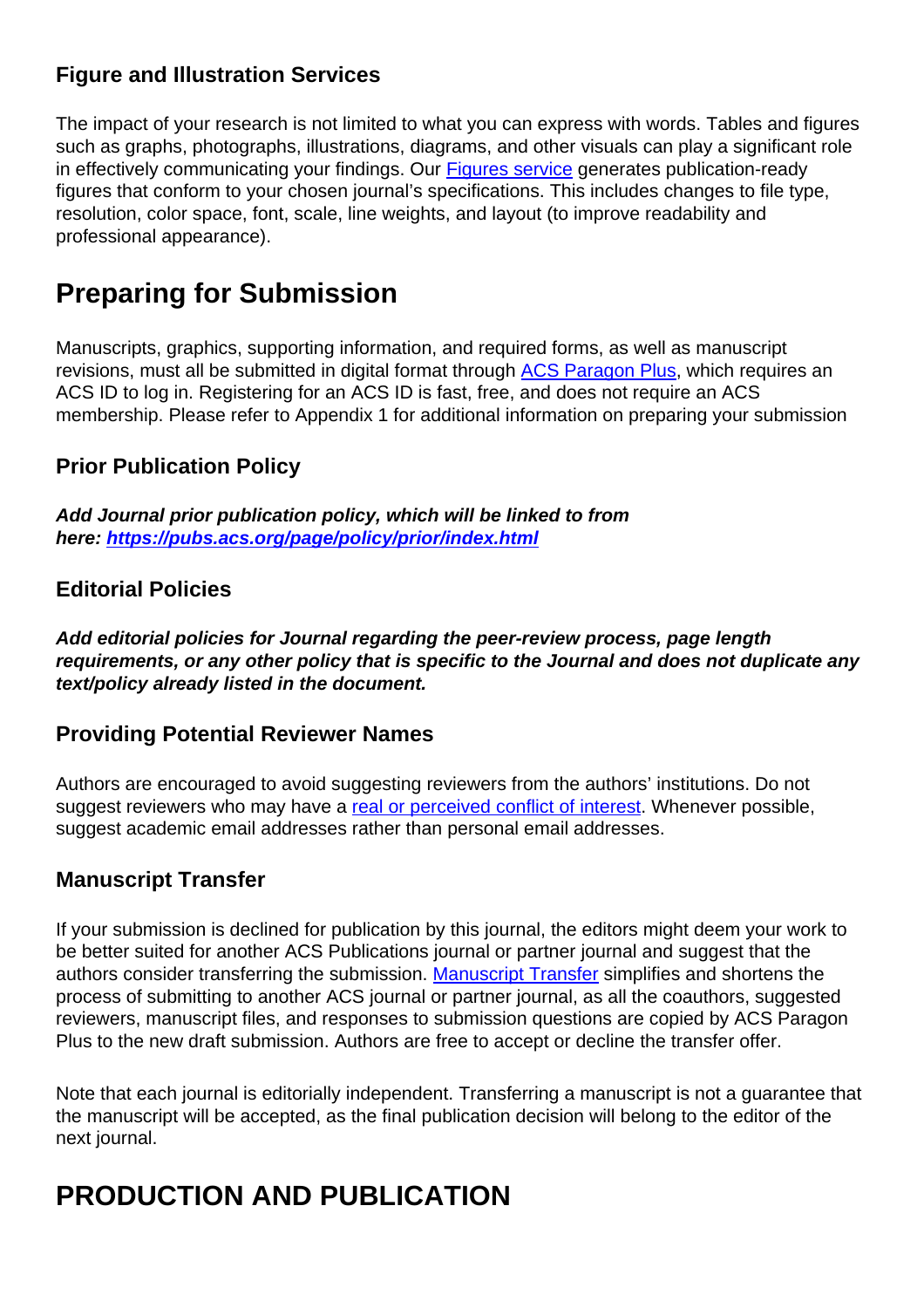## **Proofs via ACS Direct Correct**

Correction of the galley proofs is the responsibility of the Corresponding Author. The Corresponding Author of an accepted manuscript will receive e-mail notification and complete instructions when page proofs are available for review via [ACS Direct Correct](https://www.acs.org/content/acs/en/pressroom/newsreleases/2017/august/acs-publications-introducing-acs-direct-correct-to-improve-the-author-experience.html). Extensive or important changes on page proofs, including changes to the title or list of authors, are subject to review by the editor.

It is the responsibility of the Corresponding Author to ensure that all authors listed on the manuscript agree with the changes made on the proofs. Galley proofs should be returned within 48 hours in order to ensure timely publication of the manuscript.

#### **Publication Date and Patent Dates**

Accepted manuscripts will be published on the ACS Publications Web site as soon as page proofs are corrected and all author concerns are resolved. The first date on which the document is published on the Web is considered the publication date.

Publication of manuscripts on the Web may occur weeks in advance of the cover date of the issue of publication. Authors should take this into account when planning their patent and intellectual property activities related to a document and should ensure that all patent information is available at the time of first publication, whether ASAP or issue publication.

All articles published ahead of print receive a unique Digital Object Identifier (DOI) number, which is used to cite the manuscript before and after the paper appears in an issue. Additionally, any supplemental information submitted along with the manuscript will automatically be assigned a DOI and hosted on Figshare to promote open data discoverability and use of your research outputs.

#### **ASAP Publication**

Manuscripts will be published on the "ASAP Articles" page on the web as soon as page proofs are corrected and all author concerns are resolved. ASAP publication usually occurs within a few working days of receipt of page proof corrections, which can be several weeks in advance of the cover date of the issue.

#### **Post-Publication Policies**

The American Chemical Society follows guidance from the [Committee on Publication Ethics](https://publicationethics.org/) (COPE) when considering any ethical concerns regarding a published article, Retractions, and Expressions of Concern.

## **Additions and Corrections**

Additions and Corrections may be requested by the author(s) or initiated by the Editor to address important issues or correct errors and omissions of consequence that arise after publication of an article. All Additions and Corrections are subject to approval by the Editor, and should bring new and directly relevant information and corrections that fix scientific facts. Minor corrections and additions will not be published. Readers who detect errors of consequence in the work of others should contact the corresponding author of that work.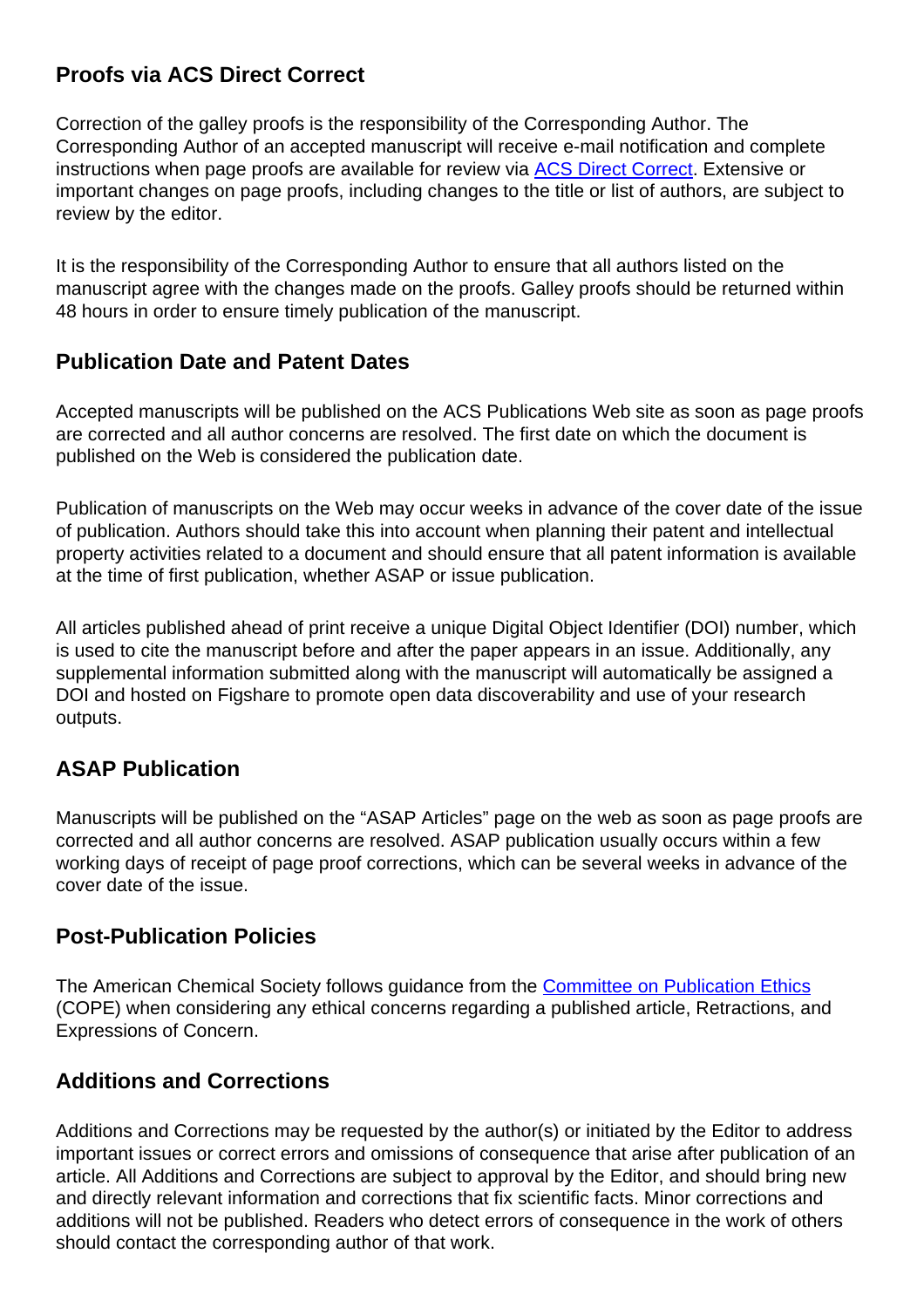Additions and Corrections must be submitted as new manuscripts via ACS Paragon Plus by the Corresponding Author for publication in the "Addition/Correction" section of the Journal. The corresponding author should obtain approval from all coauthors prior to submitting or provide evidence that such approval has been solicited. The manuscript should include the original article title and author list, citation including DOI, and details of the correction.

## **Retractions**

Articles may be retracted for scientific or ethical reasons and may be requested by the article author(s) or by the journal Editor(s), but are ultimately published at the discretion of the Editor. Articles that contain seriously flawed or erroneous data such that their findings and conclusions cannot be relied upon may be retracted in order to correct the scientific record. When an article is retracted, a notice of Retraction will be published containing information about the reason for the Retraction. The originally published article will remain online except in extraordinary circumstances (e.g. where deemed legally necessary, or if the availability of the published content poses public health risks).

## **Expressions of Concern**

Expressions of Concern may be issued at the discretion of the Editor if:

- there is inconclusive evidence of research or publication misconduct by the authors;
- there is evidence that the findings are unreliable but the authors' institution will not investigate the case;
- an investigation into alleged misconduct related to the publication either has not been, or would not be, fair and impartial or conclusive;
- an investigation is underway but a judgment will not be available for a considerable time.

Upon completion of any related investigation, and when a final determination is made about the outcome of the article, the Expression of Concern may be replaced with a Retraction notice or Correction.

## **Sharing Your Published Article**

At ACS Publications, we know it is important for you to be able to share your peer reviewed, published work with colleagues in the global community of scientists. As sharing on sites known as scholarly collaboration networks (SCNs) is becoming increasingly prevalent in today's scholarly research ecosystem, we would like to remind you of the many ways in which you, a valued ACS author, can [share your published work](https://pubs.acs.org/page/policy/sharingguidelines).

Publishing open access makes it easy to share your work with friends, colleagues, and family members. In addition, ACS Publications makes it easy to share your newly published research with ACS Articles on Request (see below). Don't forget to promote your research and related data on social media, at conferences, and through scholarly communication networks. Increase the impact of your research using the following resources: [Altmetrics,](http://axial.acs.org/2016/12/16/acs-altmetric-scores/) [Figshare](https://figshare.com/), [ACS Certified Deposit](https://pubs.acs.org/page/4authors/certified.html)

# **E-Prints**

When your article is published in an ACS journal or partner journal, corresponding authors are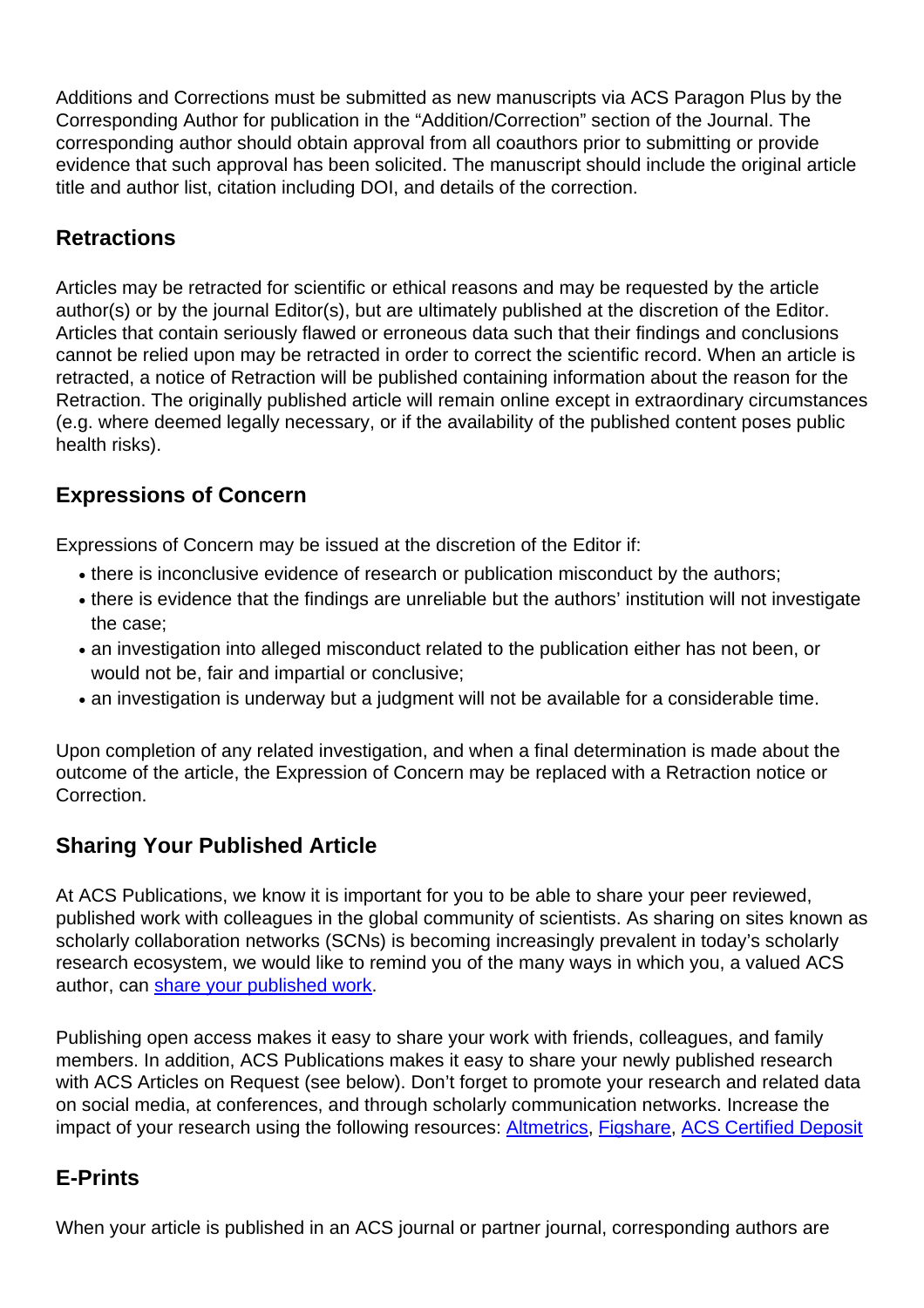provided with a link that offers up to 50 free digital prints of the final published work. This link is valid for the first 12 months following online publication, and can be shared via email or an author's website. After one year, the access restrictions to your article will be lifted, and you can share the [Articles on Request](http://pubs.acs.org/page/policy/articlesonrequest/index.html) URL on social media and other channels. To access all your Articles on Request links, log in to your ACS Publishing Center account and visit the "My Published Manuscripts" page.

## **Reprints**

[Article](https://pubstore.acs.org/reprints.html), [journal](https://pubstore.acs.org/journals.html), and [commercial](https://helpfaqs.acs.org/2011/05/04/ordering-commercial-reprints-for-acs-articles) reprints are available to order.

# **Appendix 1: PREPARING FOR SUBMISSION**

We've developed ACS' publishing and editorial policies in consultation with the research communities that we serve, including authors and librarians. Browse our policies below to learn more.

#### **Ethical Guidelines**

ACS editors have provided [Ethical Guidelines](https://pubs.acs.org/page/policy/ethics/index.html) for persons engaged in the publication of chemical research—specifically, for editors, authors, and reviewers. Each journal also has a specific [policy](https://pubs.acs.org/page/policy/prior/index.html) [on prior publication](https://pubs.acs.org/page/policy/prior/index.html).

#### **Safety Considerations**

Authors must emphasize any unexpected, new, and/or significant hazards or risks associated with the reported work. This information should be in the Experimental Section of a full article and included in the main text of a letter. Statement examples can be found in the [Safety](https://pubs.acs.org/pb-assets/documents/policy/Safety_Statement_Style_Sheet.pdf) [Statement](https://pubs.acs.org/pb-assets/documents/policy/Safety_Statement_Style_Sheet.pdf) [Style Sheet](https://pubs.acs.org/pb-assets/documents/policy/Safety_Statement_Style_Sheet.pdf) and additional information on communicating safety information from the ACS Guide to Scholarly Communication [is freely available here](https://pubsapp.acs.org/paragonplus/submission/ACS_Guide_to_Scholarly_Communication_1.3_Communicating_Safety_Information.pdf).

#### **Conflict of Interest Disclosure**

A statement describing any financial conflicts of interest or lack thereof is published in each ACS journal and partner journal article.

During the submission process, the Corresponding Author must provide a statement on behalf of all authors of the manuscript, describing all potential sources of bias, including affiliations, funding sources, and financial or management relationships, that may constitute conflicts of interest. If the manuscript is accepted, the statement will be published in the final article.

If the manuscript is accepted and no conflict of interest has been declared, the following statement will be published in the final article: "The authors declare no competing financial interest."

#### **Plagiarism**

In publishing only original research, ACS is committed to deterring plagiarism, including selfplagiarism. ACS Publications uses CrossCheck's iThenticate software to screen submitted manuscripts for similarity to published material. Note that your manuscript may be screened during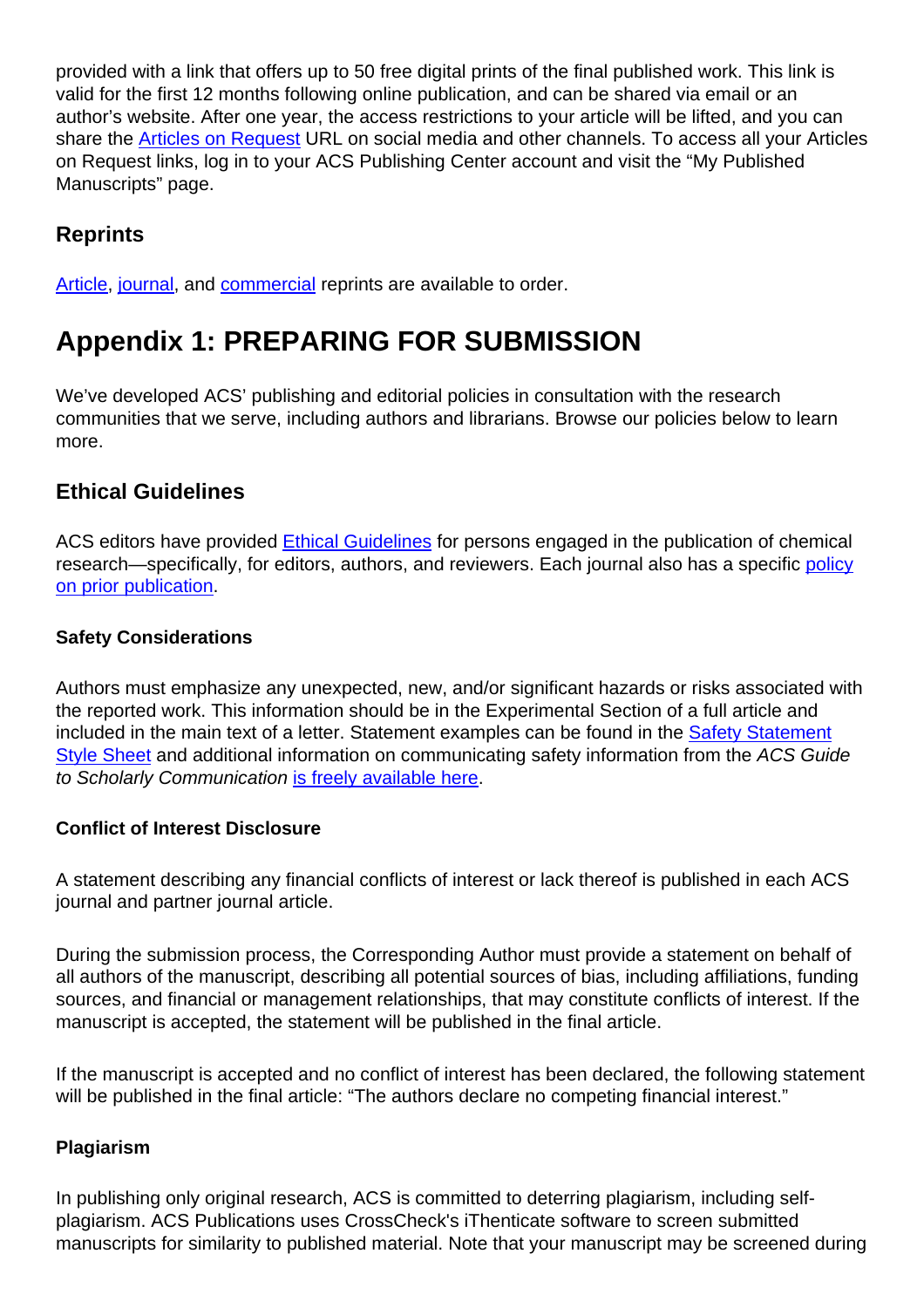the submission process.

Further information about plagiarism can be found in Part B of the [Ethical Guidelines to Publication](https://pubs.acs.org/userimages/ContentEditor/1218054468605/ethics.pdf) [of Chemical Research](https://pubs.acs.org/userimages/ContentEditor/1218054468605/ethics.pdf). See also the [press release](https://www.acs.org/content/acs/en/pressroom/newsreleases/2013/october/acs-implements-crosscheck-plagiarism-screening.html) regarding ACS' participation in the CrossCheck initiative.

#### **Author List and Coauthor Notification**

Authors are required to obtain the consent of all their coauthors prior to submitting a manuscript. The submitting author accepts the responsibility of notifying all coauthors that the manuscript is being submitted.

If any change in authorship is necessary after a manuscript has been submitted, the Corresponding Author must e-mail a signed letter to the Editor-in-Chief confirming that all of the original coauthors have been notified and have agreed to the change. If the change involves the removal of a coauthor's name, the Corresponding Author must, in addition, arrange for the coauthor involved to e-mail a separate signed letter to the Editor-in-Chief consenting to the change. No changes in the author list will be permitted after a manuscript has been accepted.

To expediate the processing of your manuscript, please format your author and affiliation information according the guidelines in this link: [https://pubsapp.acs.org/paragonplus/submission/author-address-information.pdf.](https://pubsapp.acs.org/paragonplus/submission/author-address-information.pdf)

During manuscript submission, the submitting author must provide contact information (full name, email address, institutional affiliation, and mailing address) for all of the coauthors. Because all of the author names are automatically imported into the electronic [Journal Publishing Agreement](https://pubs.acs.org/page/copyright/journals/jpa_index.html), the names must be entered into ACS Paragon Plus. (Note that coauthors are not required to register in ACS Paragon Plus.)

#### **Patent Activities and Intellectual Property**

Authors are responsible for ensuring that all patent activities and intellectual property issues are satisfactorily resolved prior to first publication (ASAP or in issue). Acceptance and publication will not be delayed for pending or unresolved issues of this nature.

## **Open Researcher and Contributor ID (ORCID)**

Authors submitting manuscript revisions are required to provide their own personal, validated ORCID iD before completing the submission, if an ORCID iD is not already associated with their ACS Paragon Plus user profiles. This ID may be provided during original manuscript submission or when submitting the manuscript revision. All authors are strongly encouraged to register for an ORCID iD, a unique researcher identifier. The ORCID iD will be displayed in the published article for any author on a manuscript who has a validated ORCID iD associated with ACS when the manuscript is accepted.

ORCID iDs should not be typed into the manuscript. ACS publishes only those ORCID iDs that have been properly verified and linked **before the manuscript is accepted**. After your ORCID iD is linked, it will be displayed automatically in all subsequently accepted manuscripts for any/all ACS journals. We do not publish ORCID iDs provided during proof review or via other communications after a manuscript is accepted for publication.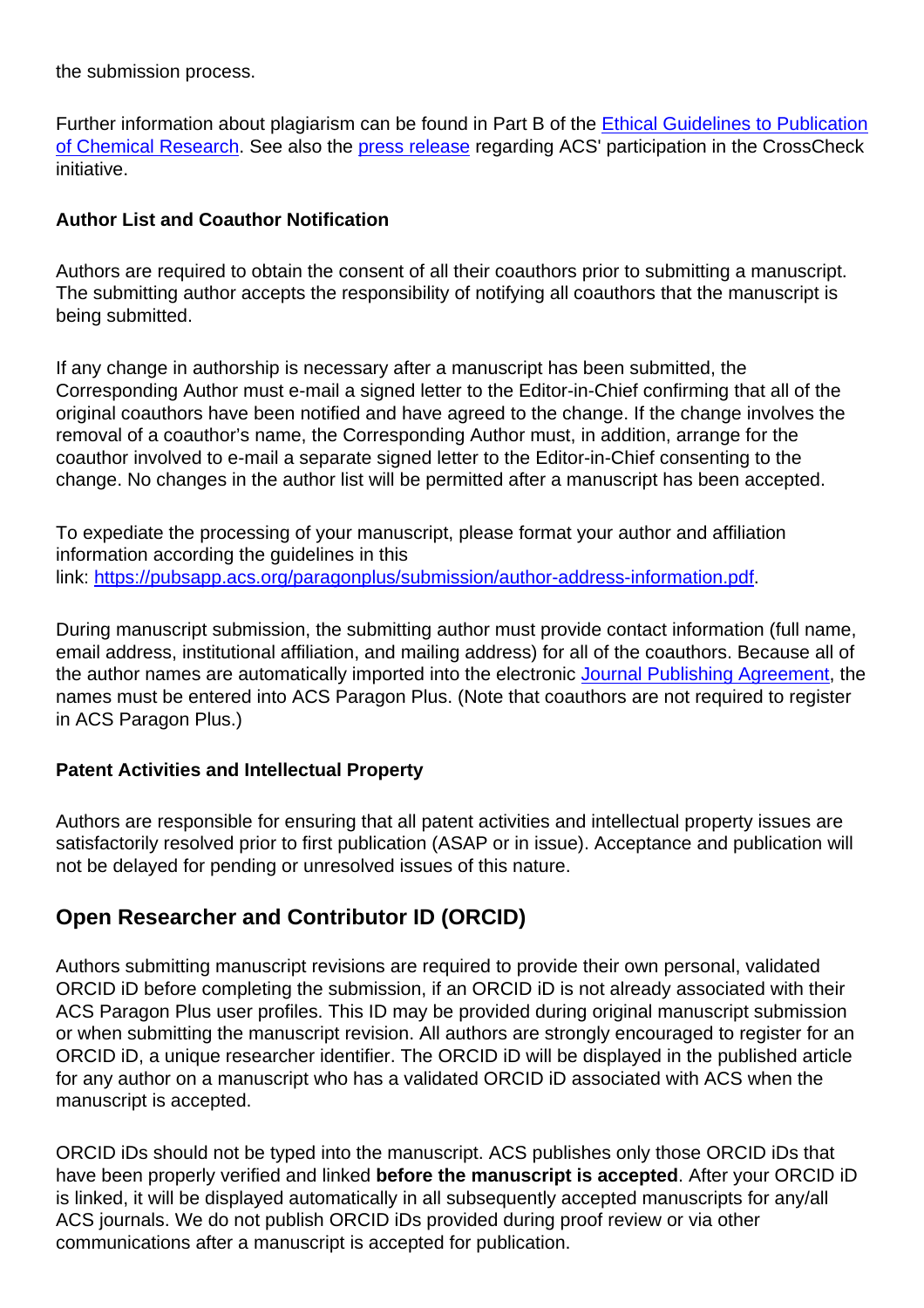With an ORCID iD, you can create a profile of your research activities to distinguish yourself from other researchers with similar names, and make it easier for your colleagues to find your publications. If you do not yet have an ORCID iD, or you wish to associate your existing ORCID iD with your ACS Paragon Plus account, you may do so by clicking on "Edit Your Profile" from your ACS Paragon Plus account homepage and following the ORCID-related links. Learn more at [www.orcid.org](http://www.orcid.org).

## **Copyright and Permissions**

To obtain forms and guidelines for copyright transfer, obtaining permissions from copyright owners, and to explore a Copyright Learning Module for chemists, click [here](https://pubs.acs.org/page/copyright/index.html).

# **Funder Reporting Requirement**

Authors are [required to report funding sources](https://pubs.acs.org/page/4authors/funder_options.html) and grant/award numbers. Enter **ALL** sources of funding for **ALL** authors in **BOTH** the Funder Registry Tool in ACS Paragon Plus and in your manuscript to meet this requirement.

## **Open Access Compliance**

ACS offers options by which authors can fulfill the requirements for open access and deposition into repositories for funded research. Visit our ACS Open Science site to see [how to fulfill](https://acsopenscience.org/open-access/funding/) [requirements for specific funders](https://acsopenscience.org/open-access/funding/) and to find out if you are eligible to publish under a [Read +](https://acsopenscience.org/read-publish-agreements/) [Publish agreement](https://acsopenscience.org/read-publish-agreements/) between ACS and your institution. You can also find out more about [Open](https://pubs.acs.org/page/policy/nih/index.html) [Access Compliance](https://pubs.acs.org/page/policy/nih/index.html) and [ACS Open Science initiatives](https://acsopenscience.org/).

# **Appendix 2: Preparing Graphics**

## **Resolution**

Digital graphics pasted into manuscripts should have the following minimum resolutions:

- Black and white line art, 1200 dpi
- Grayscale art, 600 dpi
- Color art, 300 dpi

#### **Size**

Graphics must fit a one- or two-column format. Single-column graphics can be sized up to 240 points wide (3.33 in.) and double-column graphics must be sized between 300 and 504 points (4.167 in. and 7 in.). The maximum depth for all graphics is 660 points (9.167 in.) including the caption (allow 12 pts. For each line of caption text). Lettering should be no smaller than 4.5 points in the final published format. The text should be legible when the graphic is viewed full-size. Helvetica or Arial fonts work well for lettering. Lines should be no thinner than 0.5 point.

## **Color**

Color may be used to enhance the clarity of complex structures, figures, spectra, and schemes,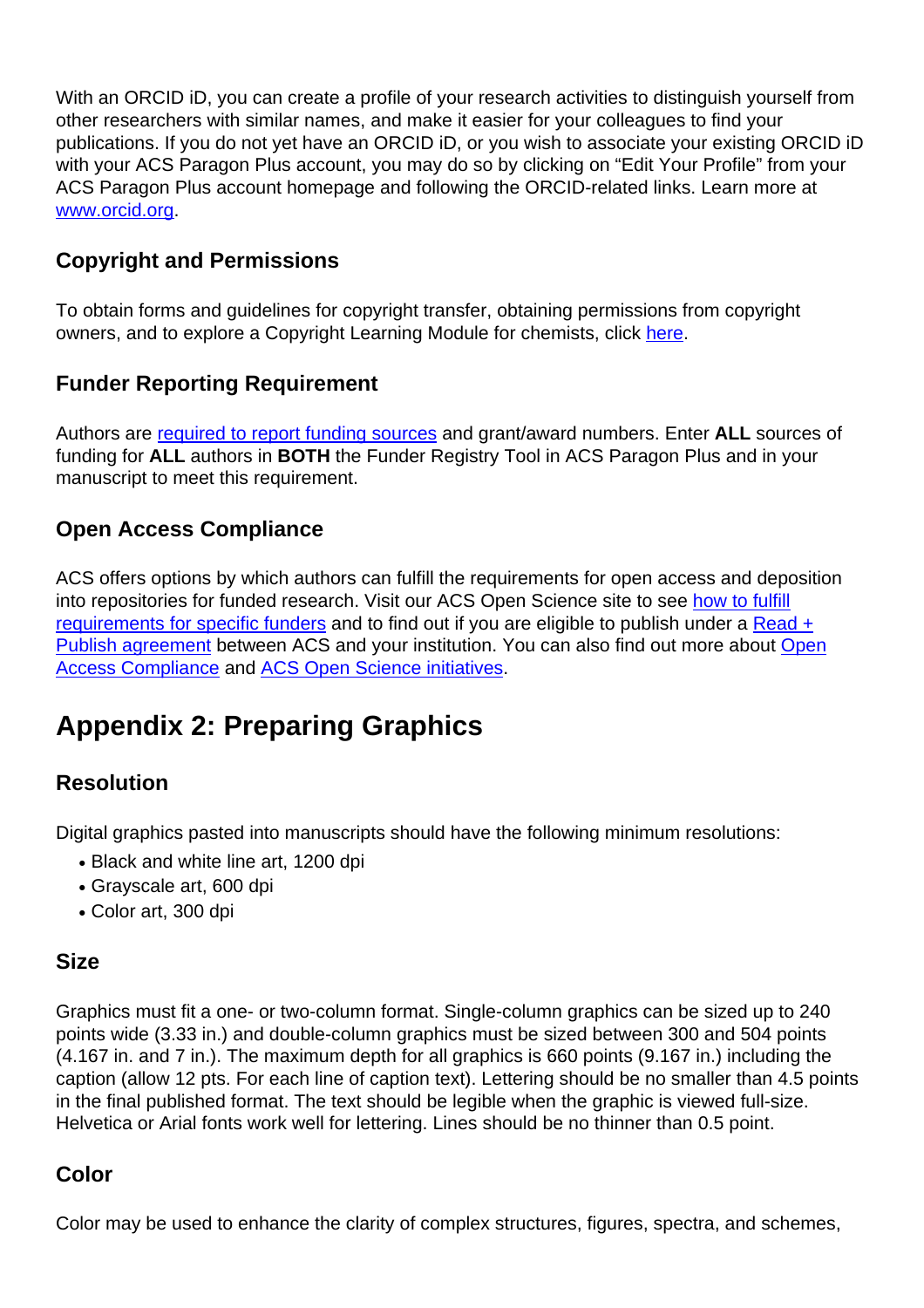etc., and color reproduction of graphics is provided at no additional cost to the author. Graphics intended to appear in black and white or grayscale should not be submitted in color.

## **Type of Graphics**

#### **Table of Contents (TOC)/Abstract Graphic**

Consult the Guidelines for [Table of Contents/Abstract Graphics](https://pubs.acs.org/paragonplus/submission/toc_abstract_graphics_guidelines.pdf) for specifications.

#### **Figures**

A caption giving the figure number and a brief description must be included below each figure. The caption should be understandable without reference to the text. It is preferable to place any key to symbols used in the artwork itself, not in the caption. Ensure that any symbols and abbreviations used in the text agree with those in the artwork.

#### **Charts**

Charts (groups of structures that do not show reactions) may have a brief caption describing their contents.

#### **Tables**

Each table must have a brief (one phrase or sentence) title that describes the contents. The title should be understandable without reference to the text. Details should be put in footnotes, not in the title. Tables should be used when the data cannot be presented clearly in the narrative, when many numbers must be presented, or when more meaningful inter-relationships can be conveyed by the tabular format. Tables should supplement, not duplicate, information presented in the text and figures. Tables should be simple and concise.

#### **Schemes**

Each scheme (sequences of reactions) may have a brief caption describing its contents.

#### **Chemical Structures**

Chemical structures should be produced with the use of a drawing program such as ChemDraw.

#### **Cover Art**

#### **Place cover art specificiations here.**

Journal also offers authors a great way to promote their work through **[Supplementary Covers](https://pubs.acs.org/page/4authors/promotion/journal-cover-image.html)**. Submit your cover idea, artwork, and caption when submitting your manuscript revision in ACS Paragon Plus. If your article is accepted for publication, your suggestion may be selected for use on one of the journal's supplementary covers.

## **Web Enhanced Objects (WEO)**